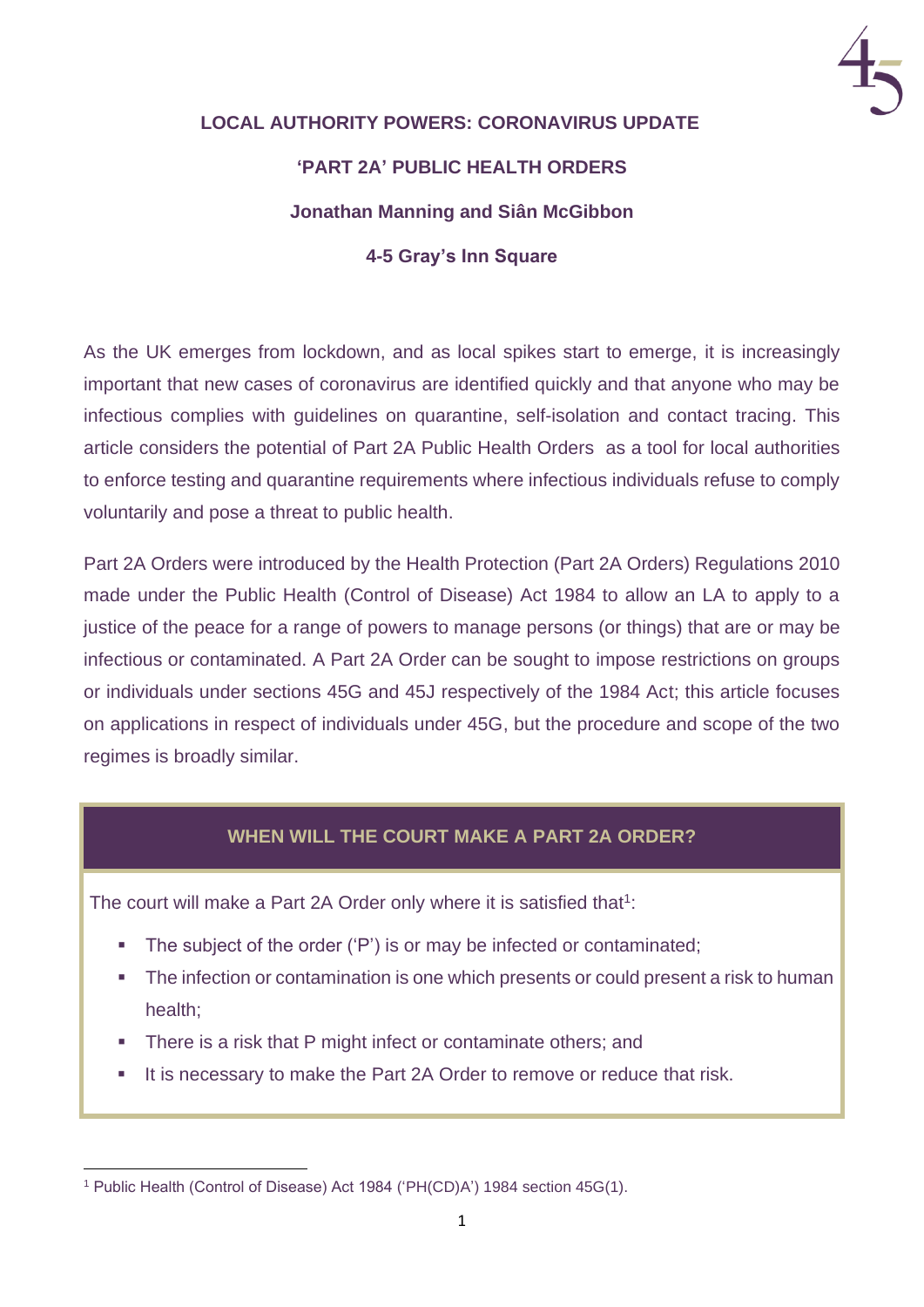

### **WHAT RESTRICTIONS/REQUIREMENTS CAN THE COURT IMPOSE?**

The court can order that P should do one or more of the following<sup>2</sup>:

- Submit to medical examination
- Be removed to and/or detained in a hospital or other suitable establishment
- Be kept in isolation or quarantine
- Be disinfected or decontaminated
- Wear protective clothing
- Have their health monitored and the results reported
- Attend training/advice sessions on reducing the risk of infecting/contaminating others
- Be subject to restrictions on where P goes or with whom P has contact
- Abstain from working or trading
- Provide information or answer questions about P's health or other circumstances (including about the identity of a party who may have infected P or vice versa).

The court cannot require P to submit to medical *treatment* (including preventative treatment such as vaccination)<sup>3</sup>. The maximum length of a Part 2A Order is generally 28 days though there are some exceptions), but the court can grant extensions of up to 28 further days at a time<sup>4</sup>. P may be ordered to pay compensation or expenses to the LA or others in connection with the costs incurred in taking measures pursuant to the Order<sup>5</sup>.

#### **WHAT EVIDENCE IS REQUIRED TO SUPPORT AN APPLICATION?**

The following documents are required to support an application<sup>6</sup>:

• A report which gives details (or explains why it does not) of at least one of (i) the signs and symptoms of P's infection/contamination (ii) P's diagnosis; (iii) the outcome of clinical or laboratory tests; and (iv) P's recent contacts with, or proximity to, a source or sources of infection or contamination.

<sup>2</sup> PH(CD)A 1984 section 45G.

<sup>3</sup> PH(CD)A 1984 section 45E.

<sup>4</sup> Health Protection (Part 2A Orders) Regulations 2010 ('HP(P2AO)R 2010') regulation 5(2).

<sup>5</sup> PH(CD)A 1984 section 45K(7).

<sup>6</sup> HP(P2AO)R 2010 regulation 4(1)-(5).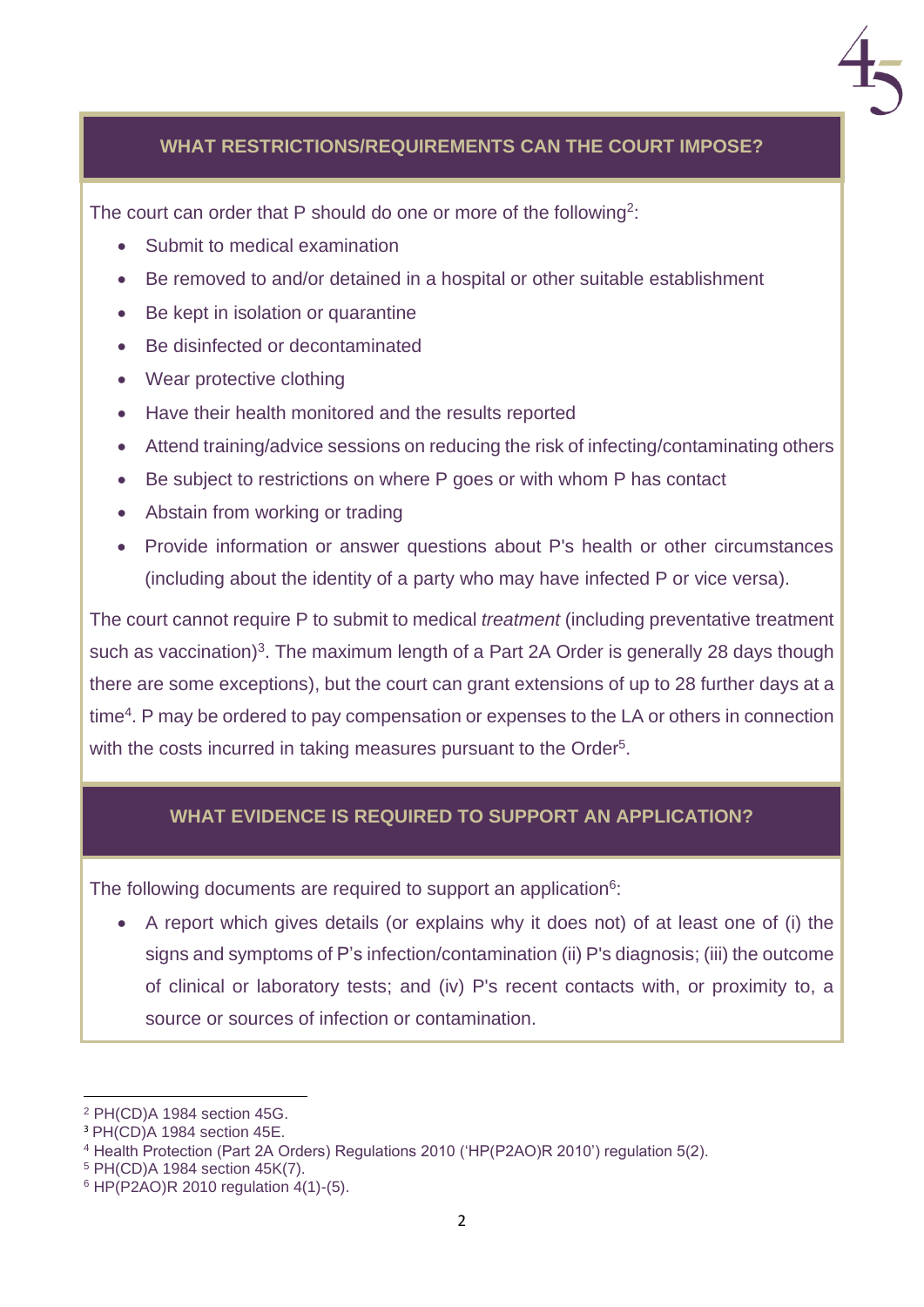

- A summary of the characteristics and effects of P's infection/contamination, including an explanation of: (i) how it spreads; (ii) how easily it spreads amongst humans; and (iii) its impact on human health (pain, disability and the likelihood of death).
- An assessment of P's risk to human health, including: a description of any of P's acts or omissions, or anticipated acts or omissions, which affect that risk; and an assessment of the options available to deal with the risk. (No assessment is required if the only requirement sought is for P to provide P's health or contact tracing details).
- If the application is to order P to provide information or answer questions about the identity of a related party (i.e. contact tracing details), an assessment of the risk to human health that the related party presents (including any acts or omissions, or anticipated acts or omissions, of that party affecting the risk); and an assessment of the options available to deal with the risk.

This evidence must be given by persons 'suitably qualified' to give it.

# **WHAT IS THE PROCEDURE FOR MAKING AN APPLICATION?**

Before making an application, LAs should take the following steps:

- Where more than one LA could make the application, they should co-operate to decide which of them should proceed<sup>7</sup>.
- The LA should make 'reasonable enquiries' as to: the existence and location of P; if P is a child, the existence and location of those with parental responsibility, or any decision maker for P. 8
- Notice of the application must be given to P (or if P is a child, anyone with parental responsibility, or a decision maker, for P).
- Notice is not required where the LA reasonably takes the view that P is likely to abscond or otherwise take steps to undermine the Order applied for; or where P is a child that there are exceptional circumstances so that notifying parents etc would not be in P's best interests; or where, after reasonable enquiries, the LA cannot find or contact those who would otherwise have been notified.<sup>9</sup>

<sup>7</sup> Health Protection (Part 2A Orders) Regulations 2010 ('PH(CD)A 1984') section 45M(2).

<sup>8</sup> HP(P2AO)R 2010 regulation 3(2).

<sup>9</sup> HP(P2AO)R 2010 regulation 3(3).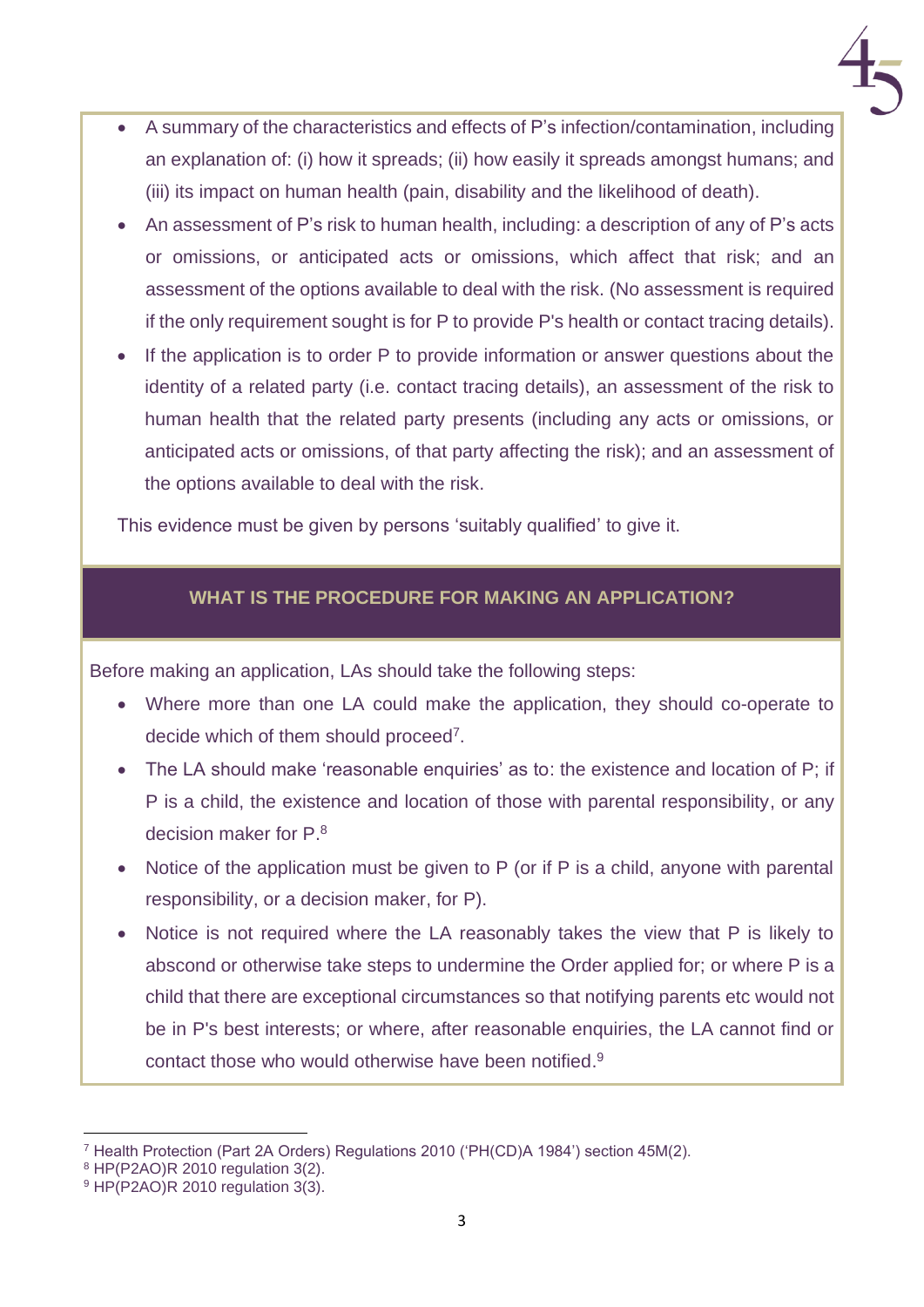

The application is made to a Justice of the Peace. When it has been determined the LA should:

- Provide a written report to Public Heath England, as soon as reasonably practicable and no later than 10 days after determination. 10
- Take all reasonable steps to ensure that P understands the effect of the order, the reason it has been made, the power under which it has been made, P's rights to apply to have the order varied or revoked, as well as the relevant, available support services and how they can be accessed. If P is a child, the duty is to ensure that the person with parental responsibility understands these matters. This must be done as soon as reasonably practicable after the order has been made.<sup>11</sup>

Where P is detained or kept in isolation/quarantine, the LA must, on an ongoing basis for the duration of the Order, have regard to the order's impact on the welfare of P and any dependants.<sup>12</sup> .

#### **HOW CAN THE ORDER BE ENFORCED?**

A Part 2A Order is 'authority for those persons to whom it is addressed to do such things as may be necessary to give effect to it<sup>13</sup>. In particular, an officer of a relevant health protection authority has a right to enter premises (other than premises used as a private dwelling) on 24 hours' notice for the purpose of exercising their functions in relation to a 2A Order. It is also a criminal offence to fail to comply with the order without reasonable excuse, or to wilfully obstruct anyone acting in the execution of a Part 2A Order. This offence is punishable on summary conviction by a fine<sup>14</sup>.

> **Jonathan Manning & Siân McGibbon 4-5 Gray's Inn Square 20 July 2020**

<sup>10</sup> HP(P2AO)R 2010 regulation 10(1)-(3).

<sup>11</sup> HP(P2AO)R 2010 regulations 8(2)-(4).

<sup>12</sup> HP(P2AO)R 2010 regulation 9.

<sup>13</sup> PH(CD)A 1984 section 45K(8).

<sup>14</sup> PH(CD)A 1984 section 45O.